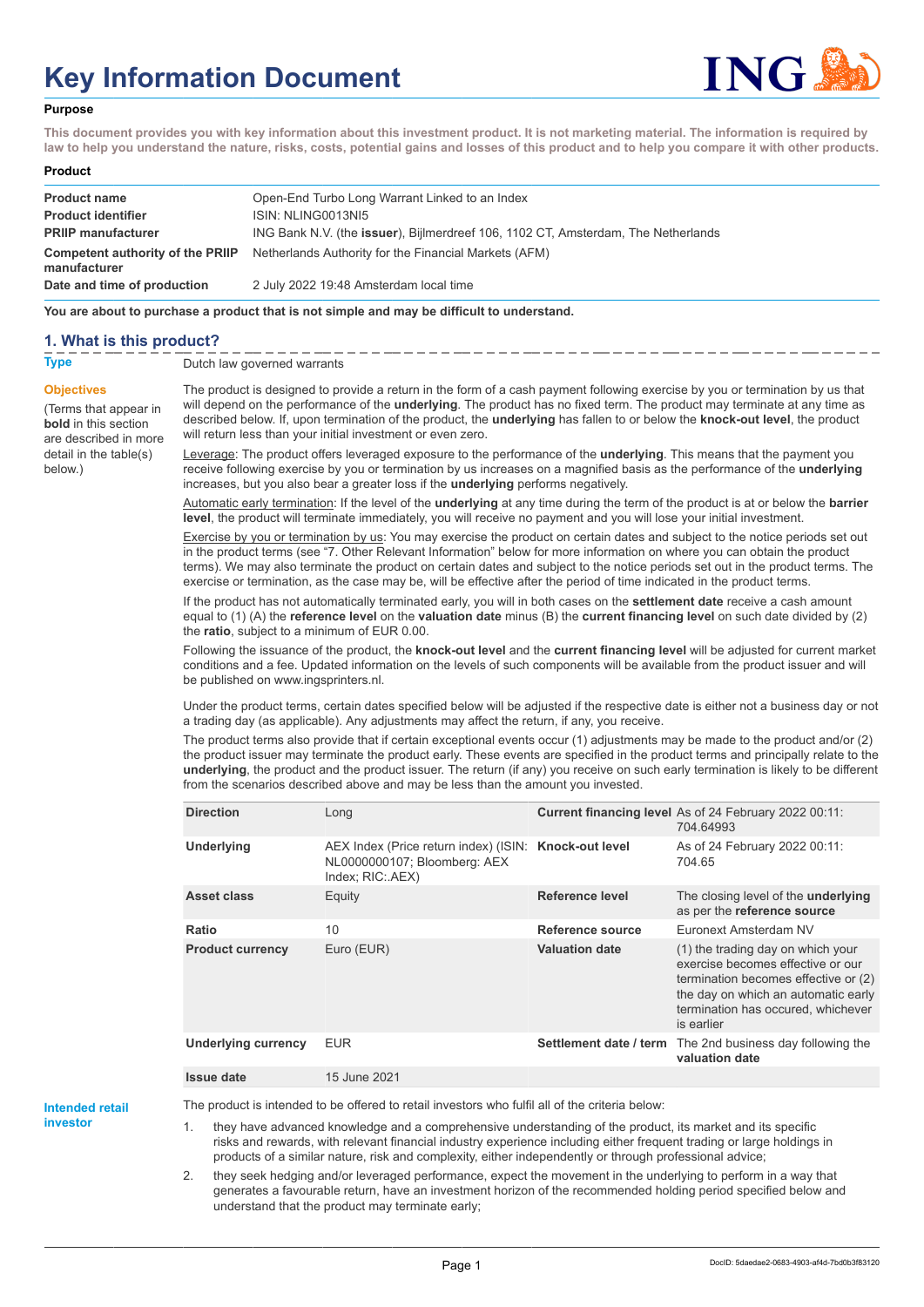- 3. they accept the risk that the issuer could fail to pay or perform its obligations under the product and they are able to bear a total loss of their investment; and
- 4. they are willing to accept a level of risk to achieve potential returns that is consistent with the summary risk indicator shown below.

The product is not intended to be offered to retail clients who do not fulfil these criteria.

## **2. What are the risks and what could I get in return?**

**Risk indicator**

**Performance scenarios**



**Lower risk Higher risk**



**The risk indicator assumes you keep the product for 1 day. The actual risk can vary significantly if you cash in at an early or a later stage and you may get back less.**

The summary risk indicator is a guide to the level of risk of this product compared to other products. It shows how likely it is that the product will lose money because of movements in the markets or because we are not able to pay you.

We have classified this product as 7 out of 7, which is the highest risk class. This rates the potential losses from future performance at a very high level, and poor market conditions are very unlikely to impact our capacity to pay you.

**Be aware of currency risk:** If the currency of your account is different to the currency of this product, you will be exposed to the risk of suffering a loss as a result of the conversion of the currency of the product into the account currency. This risk is not considered in the indicator shown above.

**Be aware of currency risk:** If (i) the Underlying is traded in a different currency than EUR the unwind amount will be converted to EUR at the prevailing exchange rate which may result in a loss; or (ii) the currency of your account is different from the Currency of the product, you may be exposed to the risk of suffering a loss as a result of the conversion of the Currency of the product into the account currency. Risk (ii) above is not considered in the indicator shown above.

This product does not include any protection from future market performance so you could lose some or all of your investment. If we are not able to pay you what is owed, you could lose your entire investment.

For detailed information about all risks relating to the product please refer to the risk sections of the prospectus and any supplements thereto as specified in the section "7. Other relevant information" below.

**Market developments in the future cannot be accurately predicted. The scenarios shown are only an indication of some of the possible outcomes based on recent returns.**

*Investment: EUR 10,000*

| <b>Scenarios</b>           |                                                                           | 1 day                          |  |
|----------------------------|---------------------------------------------------------------------------|--------------------------------|--|
|                            |                                                                           | (Recommended holding period)   |  |
| <b>Stress scenario</b>     | What you might get back after costs<br>Percentage return (not annualised) | <b>EUR 0.00</b><br>$-100.00\%$ |  |
| Unfavourable scenario      | What you might get back after costs<br>Percentage return (not annualised) | EUR 0.00<br>$-100.00\%$        |  |
| <b>Moderate scenario</b>   | What you might get back after costs<br>Percentage return (not annualised) | <b>EUR 0.00</b><br>$-100.00\%$ |  |
| <b>Favourable scenario</b> | What you might get back after costs<br>Percentage return (not annualised) | <b>EUR 0.00</b><br>$-100.00\%$ |  |

The average returns shown in the above table are not annualised, which means they may not be comparable to the average returns shown in other key information documents.

This table shows the money you could get back over the next day under different scenarios, assuming that you invest EUR 10,000.

The scenarios shown illustrate how your investment could perform. The recommended holding period for this product is less than one year. The figures are therefore not calculated on a per year basis, but for the recommended holding period. Figures in this section and "4. What are the costs?" are therefore not comparable with figures given for products with a recommended holding period of at least one year. The scenarios presented are an estimate of future performance based on evidence from the past on how the value of this investment varies, and are not an exact indicator. What you get will vary depending on how the market performs and how long you keep the product. The stress scenario shows what you might get back in extreme market circumstances, and it does not take into account the situation where we are not able to pay you.

This product cannot be easily cashed in. This means it is difficult to estimate how much you would get back if you cash in before the recommended holding period. You will either be unable to cash in early or you will have to pay high costs or make a large loss if you do so.

The figures shown include all the costs of the product itself, but may not include all the costs that you pay to your advisor or distributor. The figures do not take into account your personal tax situation, which may also affect how much you get back.

Buying this product holds that you think the level of the underlying will increase.

Your maximum loss would be that you will lose your investment.

### **3. What happens if ING Bank N.V. is unable to pay out?**